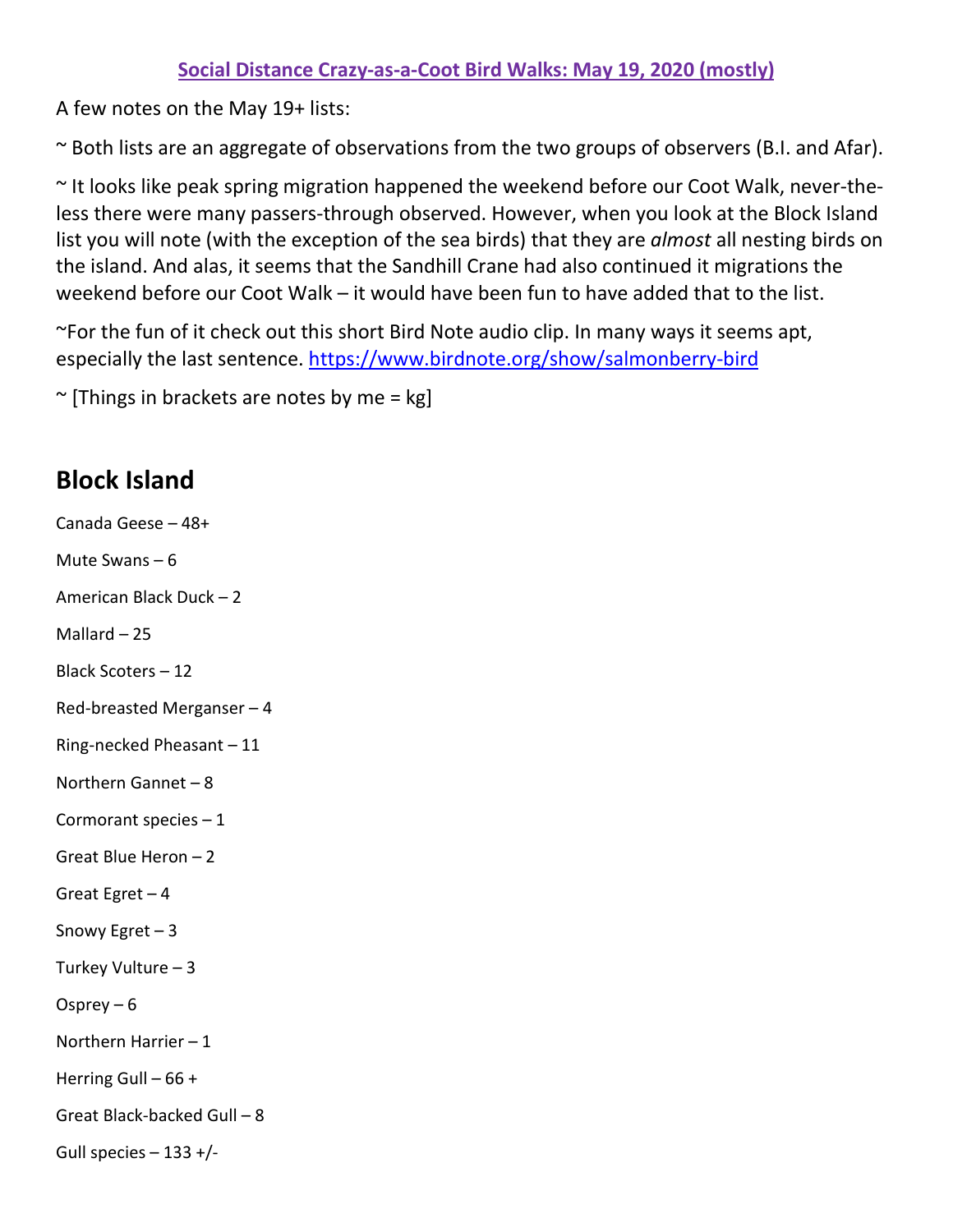Mourning Dove  $-8$ Downy Woodpecker – 5 American Kestrel – 2 Great-crested Flycatcher – 2 Eastern Kingbird – 4 Blue Jay  $-5$ American Crow – 37 Fish Crow – 3 Tree Swallow – 20 Bank Swallow – 15 Barn Swallow – 49 Swallow species – 17 Black-capped Chickadee – 19 Brown Creeper – 1 Carolina Wren – 24 American Robin – 65 Gray Catbird – 24 European Starling – 11 Yellow Warbler – 19 Common Yellowthroat – 8 American Redstart – 2 Rufous-sided Towhee –35 Savannah Sparrow  $-1$ , plus 4 eggs Song Sparrow – 24 Northern Cardinal – 25 Rose-breasted Grosbeak – 1 Red-winged Blackbird – 101 Common Grackle – 33 Brown-headed Cowbird – 7 House Finch - 15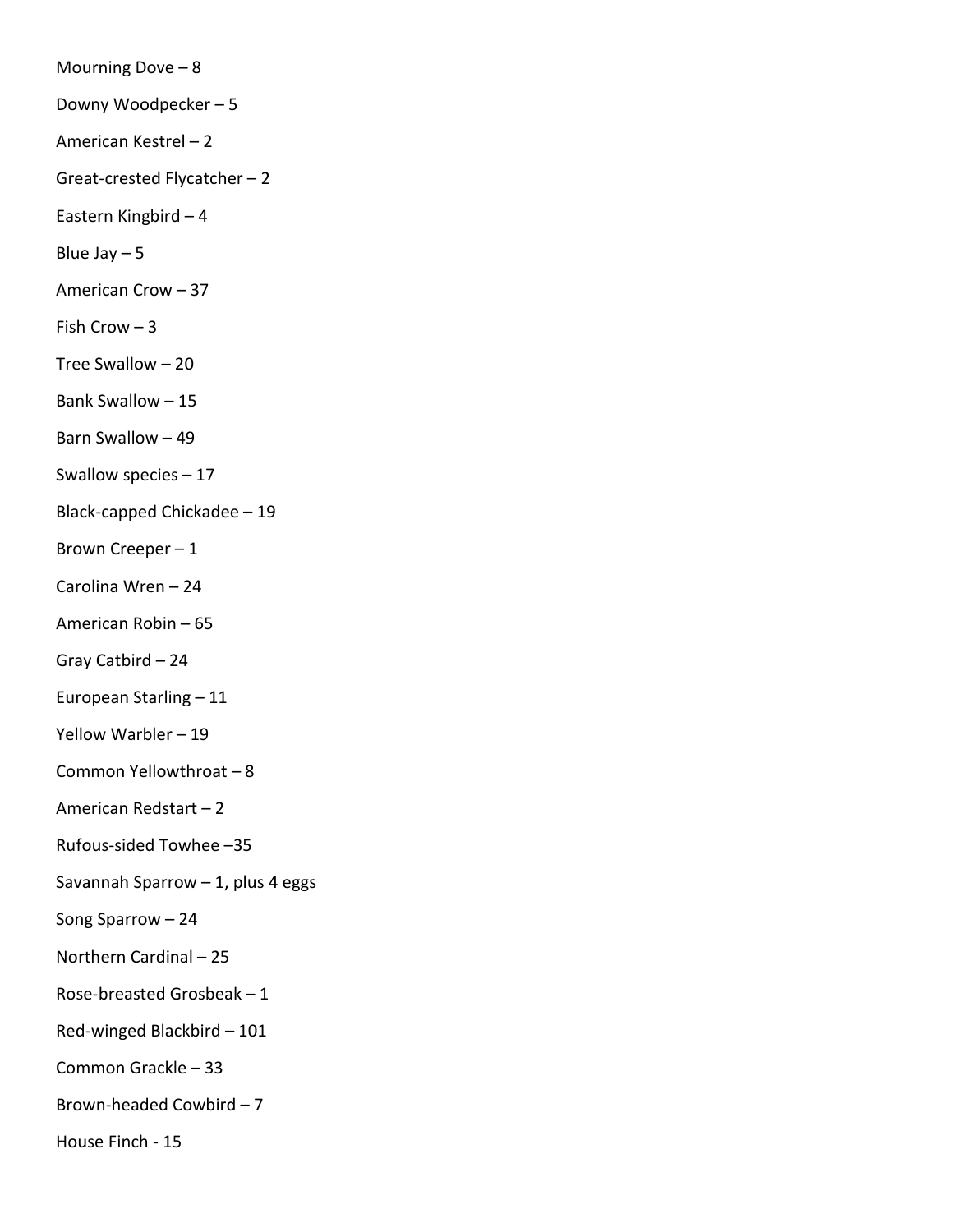American Goldfinch – 26 House Sparrow – 15

**From Afar** Providence, RI; Cambridge, MA; Boston, MA; Delray Beach, FL; FL; Seattle WA; Sedbergh, England; Drangedal, Norway;

- \*=European species.
- Canada Goose 5
- Mallard  $-13$
- \*Oystercatcher 3
- Sanderling 16+
- Wild Turkey  $-1$
- Common Bobwhite 1
- Brown Pelican 2
- \*Black-headed Gull 15+
- Gull species  $-1$
- Royal Tern  $-1$
- Sandwich Tern 1
- \*Wood Pigeon 3
- \*Collared Dove 3
- Anna's Hummingbird 2
- Ruby-throated Hummingbird 1
- \*Great Spotted Woodpecker 1
- Red-bellied Woodpecker 4
- Downy Woodpecker 1
- Hairy Woodpecker 1
- Northern Flicker 2
- Pileated Woodpecker 2
- Eastern Kingbird 1
- Blue Jay  $-3$
- \*Carrion Crow 8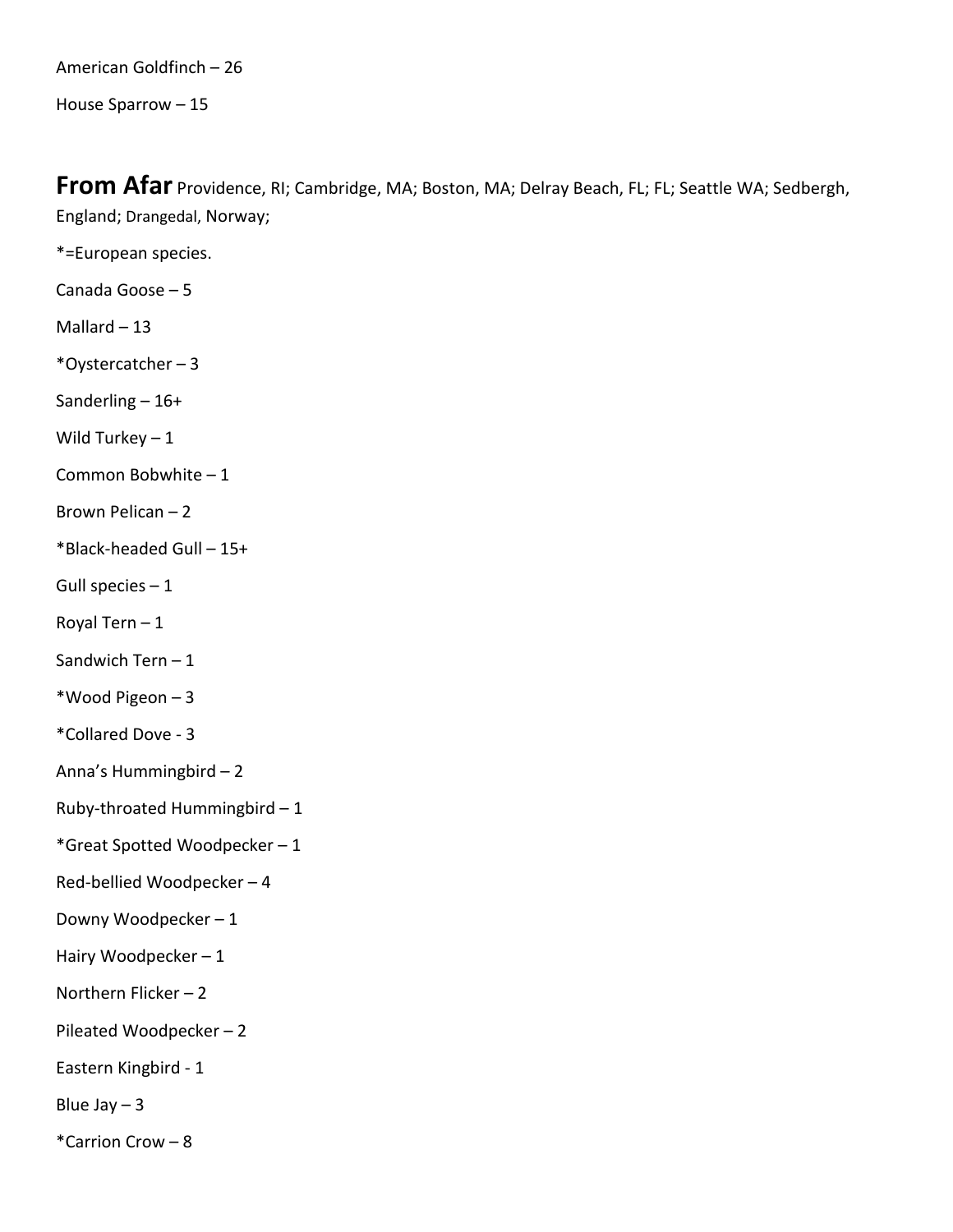$*$ Jackdaw – 3 American Crow – 15 \*House Martin – 3 Swallow / Barn Swallow – 35+ (*Hirundo rustica,* same genus species in U.S., Britain, Norway ) Black-capped Chickadee – 2 Bush Tit  $-1$ White-breasted Nuthatch – 2 Eastern Bluebird – 3  $V$ eery – 1 American Robin – 17  $*$ Robin – 6+ \*Blackbird – 2 (a thrush in Britain & Europe) Gray Catbird – 8+ Northern Mockingbird – 8+ European Starling – 15 Warbling Vireo – 1 Red-eyed Vireo – 1 Northern Waterthrush – 1 Black-and-white Warbler  $-6$ Nashville Warbler – 1 Common Yellowthroat – 1 American Redstart – 5 Northern Parula – 1 Magnolia Warbler – 1 Yellow Warbler – 3 Chestnut-sided Warbler - 1 Blackpoll Warbler – 1 Black-throated Blue Warbler – 2 Myrtle Warbler a.k.a Yellow-rumped Warbler – 10 Black-throated Green Warbler – 1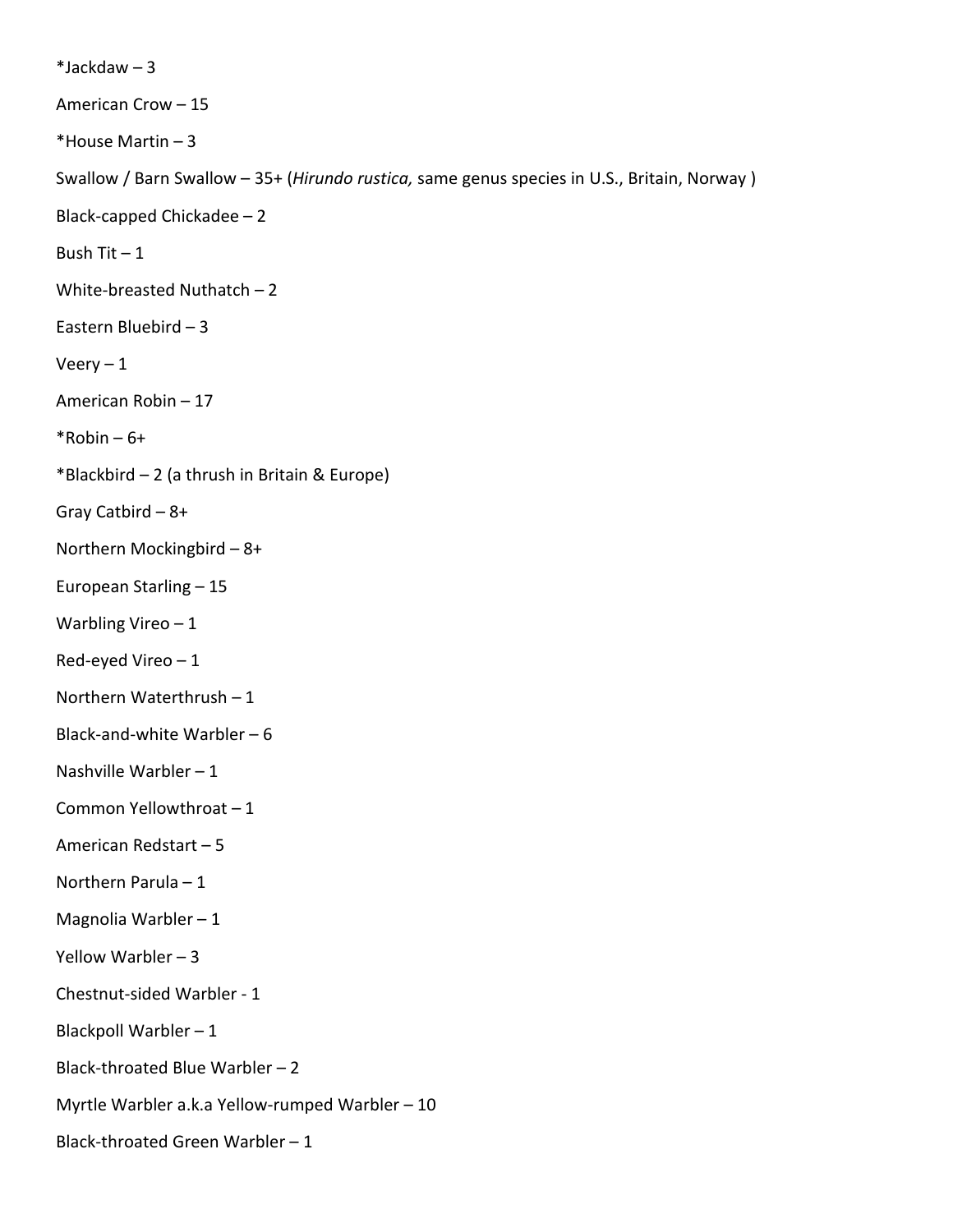Wilson's Warbler – 2 \*Willow Warbler – 1 (a.k.a. LYJ) \*Pied Wagtail – 3 Song Sparrow – 12 White-crowned Sparrow – 1 Oregon Junco – 2 Indigo Bunting – 1 Common Grackle – 10 Boat-tailed Grackle – 7+ Baltimore Oriole – 7 House Finch – 1 \*Siskin – 8 American Goldfinch – 20+

House Sparrow – 3 (a native species in England, introduced species in U.S.)

**Amy Keeler** – Mitchell Lane /Lakeside Dr. Missing our group!!! Tuesday May 19, 2020. 1 Savannah Sparrow (sitting on ground nest w/4 eggs), 12 House Sparrow, 5 Cowbird, 16 Seagull GULLs (Fresh Pond), 12 Mallard Duck, 2 Cardinal, 1 Great Egret, 2 Chickadee, 18 Robins, 2 American Crow, 6 Grackles, 16 RW Blackbirds, 2 Barn Swallow, 6 Tree Swallow, 4 Mourning Dove, 8 Starlings, 1 Osprey (fishing Seneca Swamp), 4 Catbird, 1 Towhee, 1 Eastern Kingbird, 2 Carolina Wren, 3 Yellow Warbler, 1 Pheasant

**Barby Michel & Lily Brunig** – 1 great egret, 2 Canada geese, 3 turkey vultures, 2 osprey, 2 mallards, 2 black ducks, 2 small hawks - probably kestrels [If small, they probably are American Kestrels, technically a falcon (look for pointed wings). They nest in cavities – trees and nest boxes – it would be very exciting to confirm a nesting site. -kg], 3 pheasants, 32 gulls, 4 common yellow throats, 6 robins, 12 barn swallows, ? tree swallows, ? redwing black birds, 4 house finch, 4 goldfinch, ? towhees, 4 Carolina wrens, ? song sparrows, ? chickadees. [Assuming ?=many, therefore =10. -kg]There are so many song birds right now and we're new to this so they were hard to count. I would love a resource for learning some bird calls. I think that would help with our identifying the birds. [I am not much of an app user – I'm old school and prefer field guides – but lots of people I know like the bird ID app called Merlin, from the Cornell Lab of Ornitholog[y https://merlin.allaboutbirds.org/](https://merlin.allaboutbirds.org/) And, I often use the web site All About Birds for quick reference and birds that are not in my eastern US guides. And, each species page includes bird call(s)/song. You may find this useful, especially when working with younger generations.  $\odot$  -kg]

**Cathy Joyce & Nigel Grindley**: Here is our list of birds seen: In our backyard, at or around the feeders, mostly in the morning: Carolina Wren – 1, Robin – 1, Rose-breasted Grosbeak – 1, House Finch - 6 (approx), Goldfinch - 10 (approx), Cardinal – 3, Catbird – 3, American Crow – 1, Eastern Towhee – 3, Red-winged Blackbird – 3, Black-capped Chickadee – 2, Song Sparrow – 1, Common Grackle – 1, Mourning Dove – 1, Blue Jay – 2. Seen from Southwest Point, afternoon: Gannet – 8, Red-breasted Merganser – 4, Scoter sp. (almost certainly black scoters) – 12. The RB Grosbeak was definitely our Bird-of-the-Day! Hope you are getting some interesting migrants at the banding station! [The previous weekend – May 16-18 – was fun and interesting. -kg]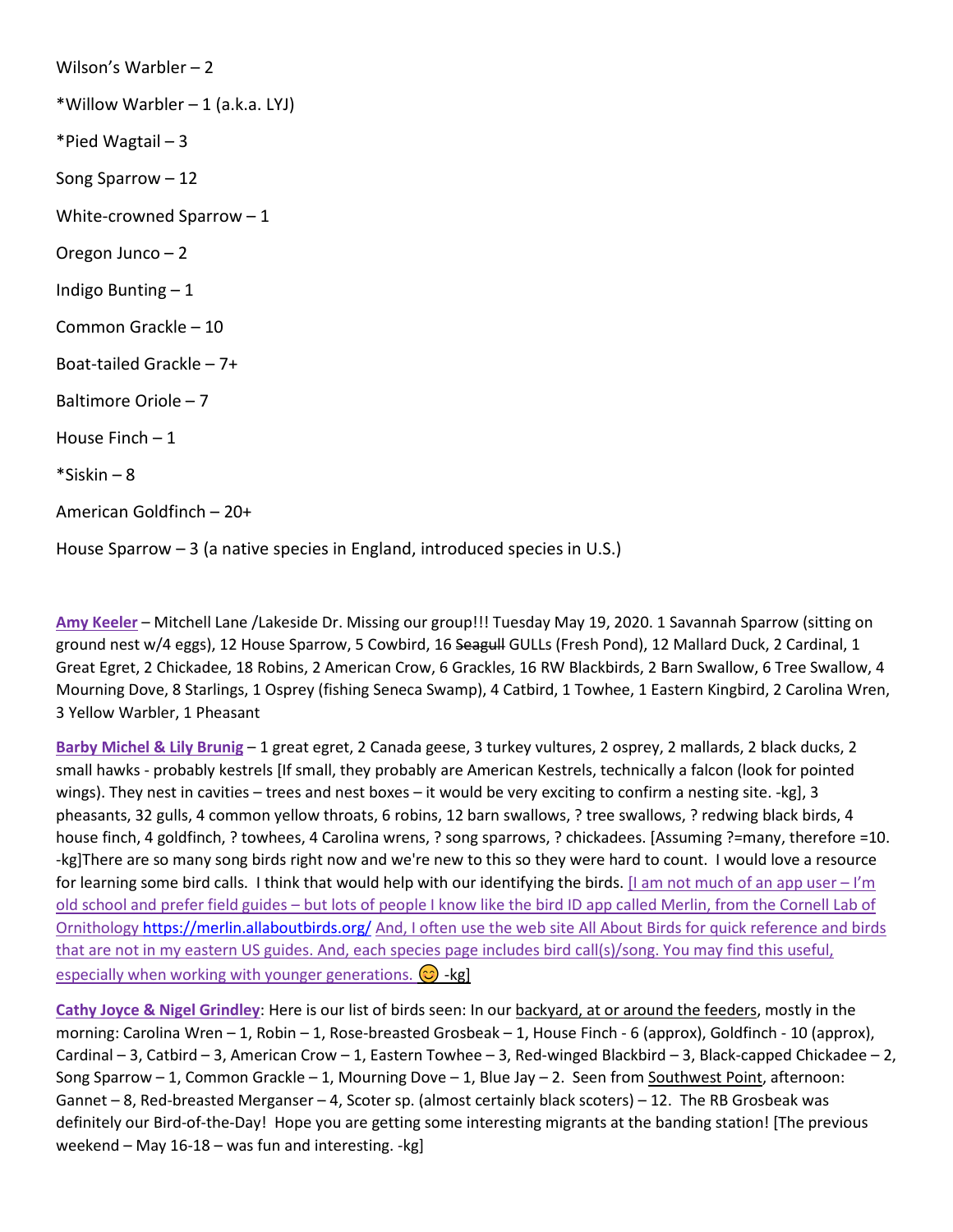**Curt Milton**, Seattle WA. Wasn't able to look much this morning so I think I missed a bunch. Here is what I saw this afternoon: Robin: several, Crow: several, Anna's hummingbird: 2, Junco [assume Oregon J.]: 2, Chickadee: 1, Starlings: several, Song sparrow (saw 1, heard many), White-crowned sparrow: 1, Gull: 1, Female House Finch: 1, Bushtit: 1. I think the last bird is a bushtit. It was way up in a tree and backlit to boot. Hope you all had a good day! [Several = 5, Many =  $7. -kg$ 

**Ellen Davis**, Delray Beach, FL – I love the sandhill crane! That's big bird. The only time I've seen a sandhill crane was in the parking lot of a golf course. There were at least a dozen of them hanging around sort of like a flock of pigeons only much bigger of course. The beach is open again so there were more shore bird sightings but still not a lot. Here's my list from Delray Beach, FL: Blue jays – 2, Mockingbirds – many [7+], Boat tailed grackles – many [7+], Royal tern – 2, Sanderlings - 16 (at least), Brown pelican  $-2$ . Turtle nests - 18 (It seems the leatherheads arrive first, followed by the logerheads and green turtles as the summer progresses. The hatchlings should appear in a couple of weeks.)

After some research, I realized that one of the royal terns I reported was actually a Sandwich Tern! Just want to have full disclosure in these days of fact checking.

**Faye Benedict**:, Drangedal, Norway - I took a bird drive yesterday but without much luck in identification despite many birds flitting past and around in the newly greened vegetation. I can report these sightings at home though. Barn swallows: 5 - just a few early arrivals. The European roof swallows (taksvaler) haven't arrived to nest in the house roof, as they do every year, just yet. Rødstrupe (Eur. Robin) 3 and more in the woods. Black thrush (svarttrost) - European, characteristic hop helps distinguish from starling. Flaggspett!! (Great spotted woodpecker, European and common). I hear them often, but rarely see one as I did today. Unmistakeable red rump. Grønnsisik - a little green/yellow finch, Spinus spinus, "Eurasian siskin" in English, says internet. Lots of them, a sign of spring. It has been lots of fun looking and observing.

**Gail Cahill**: Another beautiful day! I went to the Labyrinth and Breed Property today (just the dirt road). 15 Bank Swallows, 2 Tree Swallows, 3 Barn Swallows - I studied the shape of the tails for a long time. I think I have it right. As always take my sightings with a grain of salt! [you are a good observer, these all look spot-on to me], 1 Crow, 75 Gulls (give or take a few) on Sachem Pond, 1 Starling, 3 Redwing Blackbird, 1 Pheasant (male). I am sure there were others flying around me but I was concentrating on those swallows!!!

**Heather Hatfield**: ~ The Maze, sunny/windy. Great-crested Flycatcher – 2, Downy – 1, Cardinal – 3, Towhee, Catbird – 6, Yellow Warbler – 3, C. Yellowthroat – 1, Goldfinch – 2, Crow – 6, GB Heron – 1, RW Blackbird – 3. Backyard feeders: Cardinal 8, Downy – 1, BH Cowbird – 2, Song Sparrow – 1, Carolina Wren – 1, Goldfinch – 1, House finch – 5, C. Grackle – 1, RW Blackbird – 6, House Sparrow – 2, BC Chickadee – 1.

**Judy Gray** – Very excited to report on "the plains" at the end of Sands Pond Road: **Downy Woodpecke**r in a tree at 12:30pm, **Great Blue Heron** and **Great American Egret** flying past at 4:45pm. Hope I'm not too late to report these wonderful Tuesday sightings. Cheers! -Judy-

**Kim Gaffett** – Clay Head south loop from Lapham house to Clay Head Trail parking lot and back via Lapham driveway (include bluff edge, inland paths & clearings, beach, Clay Head Swamp & associated areas. Sunny & cool with stiff east wind. 25 species: Canada Goose 3, Mallard 2, Ring-necked Pheasant 3, Mourning Dove 2, Great Black-backed Gull 5, Osprey 1, Northern Harrier 1, Downy Woodpecker 2, Eastern Kingbird 1, American Crow 2, Fish Crow 3, Black-capped Chickadee 4, Tree Swallow 2, Bank Swallow 25, Carolina Wren 7, Gray Catbird 15, American Robin 18, American Goldfinch 6, Song Sparrow 2, Eastern Towhee 20, Red-winged Blackbird 10, Common Yellowthroat 3, American Redstart 2, Yellow Warbler 7, Northern Cardinal 4.

**Laura Rosenzweig**, Sedburgh, England. It's raining here for the first time in 8 weeks. Much needed, the trees and hedgerows have been drooping and quite a few of the really parched ones have dropped their leaves which is unheard of in Spring! But temps are due to climb again for the next few days before more rain arrives for the weekend. Today was colder and misty all day but I did eventually get out for a walk and this is what I saw: Pied Wagtail, Robin, Blackbird, House Sparrow, Crows - carrion I think, the most common around here, Jackdaw — looks a bit like a crow but has a grey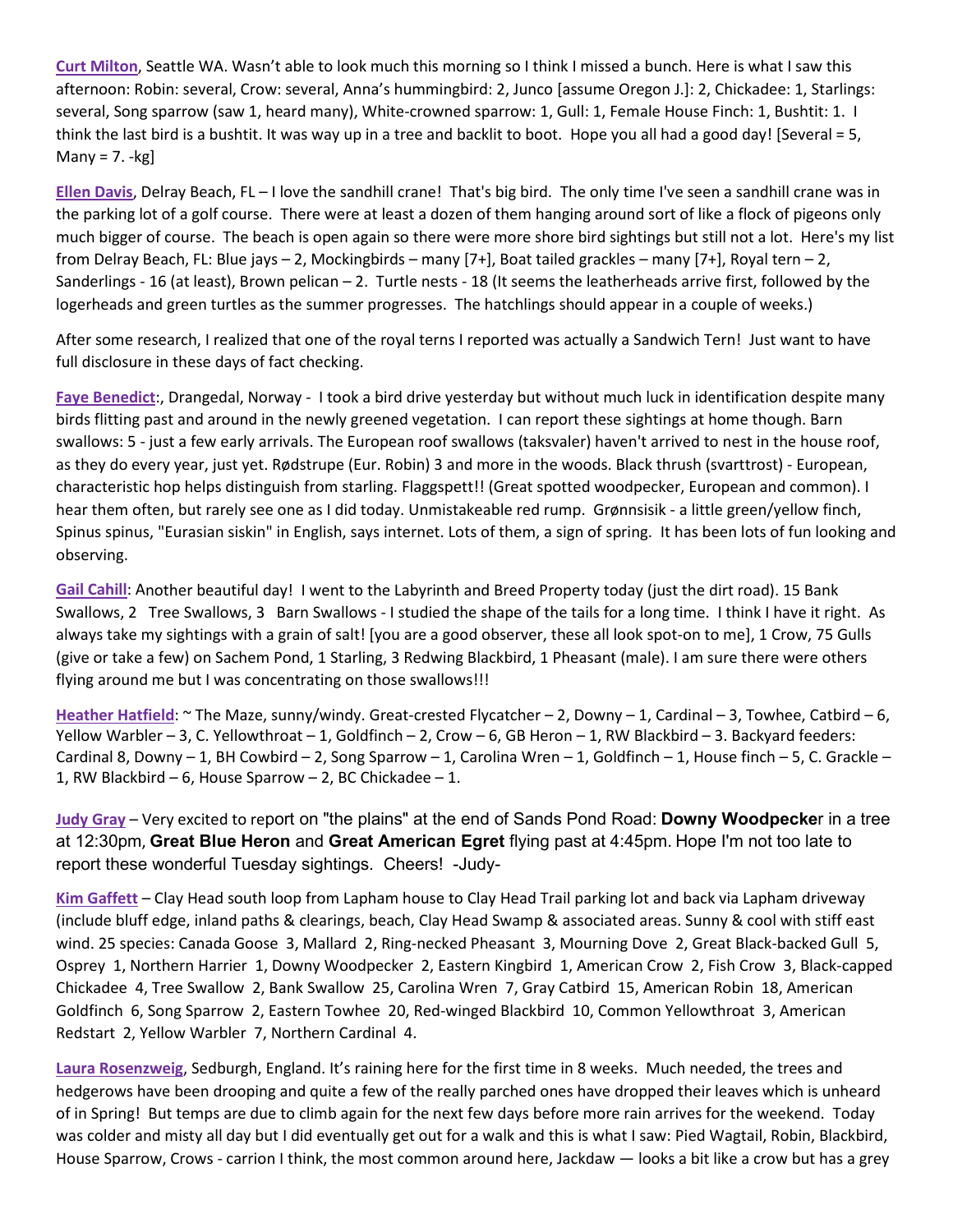head, I see a lot of these, Oystercatcher, Mallard, Grey Heron, House Martin, Swallow, Black-headed Gull, Wood Pigeon, Collared Dove; and, a little green/yellow job but it was flying too fast for me! I want to say a yellow warbler but I don't think such a thing exists, so maybe a willow warbler? In all cases (except the lyj) it was 2-4 of each species except for swallows (at least 30 flying fast and low over a field that had just been spread with muck), gulls (at least 15), and crows (lots!). All the best from a murky Sedbergh and a tuckered out pup.

**Martha Velie-Gass**, Fresh Pond, Cambridge, MA. Redstart, Northern Parula, Yellows and Black and Whites [estimate minimum of 3 each], Warbling Vireo [1], pair of Baltimore Orioles [2], Mockingbird [1], and many Catbirds [8+].

**Mary Lutz** – With bird book in hand, only a lunch hour at noon, here's what I saw out in our yard on Corn Neck: 3 Cardinals, 1 Brown Creeper (twice), 20 Common Grackles, 5 BoatTail Grackles [not around these parts, I have added these to your Common Grackle number], 31 Red-wing Blackbirds, 1 Blackthroat Sparrow [assuming you mean house sparrow], 1 Blue Jay, 1 Starling. Usually I see some Purple Finches and a pair of Towhees, but today was rather windy and those Redwings are pretty bossy. I hope this helps boost today's count, if only for the commoners. If you know of a place to order Nyjer seed, I'm much obliged. I'm missing the Goldfinches and am still pissed that Petco bought Drs. Foster...so I've been getting Wagners' regular seed from Chewy. [Jerry's Hardware near BI boat, has bird seed and will deliver to the boat – kg]

**Nancy Greenaway** – On my walk today, May 20, I did see more than 30 Canada geese, two swans and four signets, two ducks and multiple ducklings [2+5 Mallards], young osprey on the platform (I think), many red-winged blackbirds, crows, gulls, swallows, song sparrows, and a beautiful cardinal couple. [Many = 10 -kg] May 22: And I might add: robins, yellow birds, catbirds, and assorted wrens and hawks. [While the May 22 grouping is poetic, they are not included in the group list – a little too nebulous re: numbers and species  $\odot$  -kg.]

**Rupa Datta**, Providence, RI - I did see a couple of Black capped Chickadee and a couple of American Robins (I think). [No doubt about it. -kg]

**Sara McGinnes**, FL – Two very large pileated woodpeckers calling loudly to each other outside our window. Wish I had a better camera than my telephone. Friday, May 22.

**Sharlene and Will Cochrane**, Franklin Park in Boston, MA – Thanks for the photo of the Sand Hill Crane--we've seen the migration on the Platte River in Nebraska and it's magical!! Amazing that this one ended up on Block Island. We had one of our best days ever birding at Franklin Park in Boston. However, it was Saturday, May 16, not Tuesday. Tuesday was cold, windy, and not good at all! So I don't know if you can use it in the summary, but wanted to share with you, at least, so you can see what was here recently: Warblers: Black-throated Green, Black-throated Blue 2, Black Poll, Black and White 3, Parula, Red STart 2, Chestnut-sided, Yellow rump many, Magnolia, Nashville, Wilson-2, Common Yellowthroat, Waterthrush [assuming Northern Waterthrush]. Other: Oriole 4 [assuming Baltimore], Kingbird, Song Sparrow 2, Mallards 10, Canada Goose 5, Robins many, Blue Jay, Grackle many, Starling many, Crows, Red-bellied Woodpecker 2-3, Flicker 2, Red-eyed Vireo, Veery, Nuthatch [assuming White-breasted. [Many=10, kg] All of that in a two hour period (after a big storm the day before!) Thanks for all you do! [That is a nice list. I too had a good banding day on Saturday, a nice wave of migrants rode the southwest winds to New England. The Covid-Coot bird list has some pretty lax rules. I'll definitely include your list with the appropriate date-stamp. -kg]

This just in – May 25: Wanted to share with you a one-time sighting here in our backyard--a Bob White! Announced himself with such a clear sound, and finally spotted him on the fence railing. I've never seen one and was quite surprised to see him right here!

**Stephanie Baute**, Surry, NH – From my bird feeders (? New NH): Male hairy woodpecker, Male downy woodpecker , Male red bellied woodpecker, 1 female turkey, 20+ goldfinch, 3 bluebirds 2 male and one female, 2 song sparrows, White breasted nuthatch, Male Baltimore Oriole, AND FINALLY MALE INDIGO BUNTING. And a Ruby-throated Hummingbird.